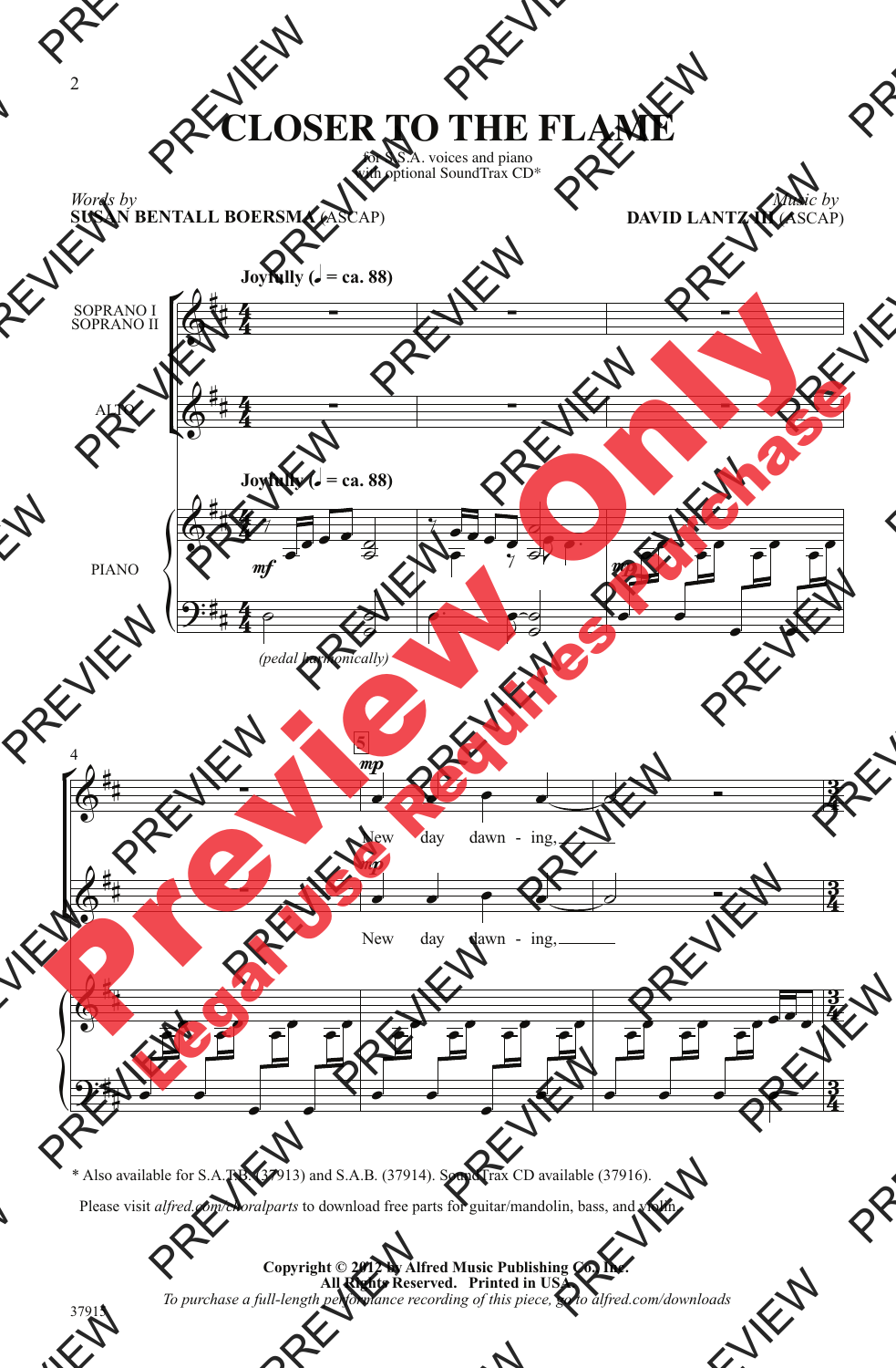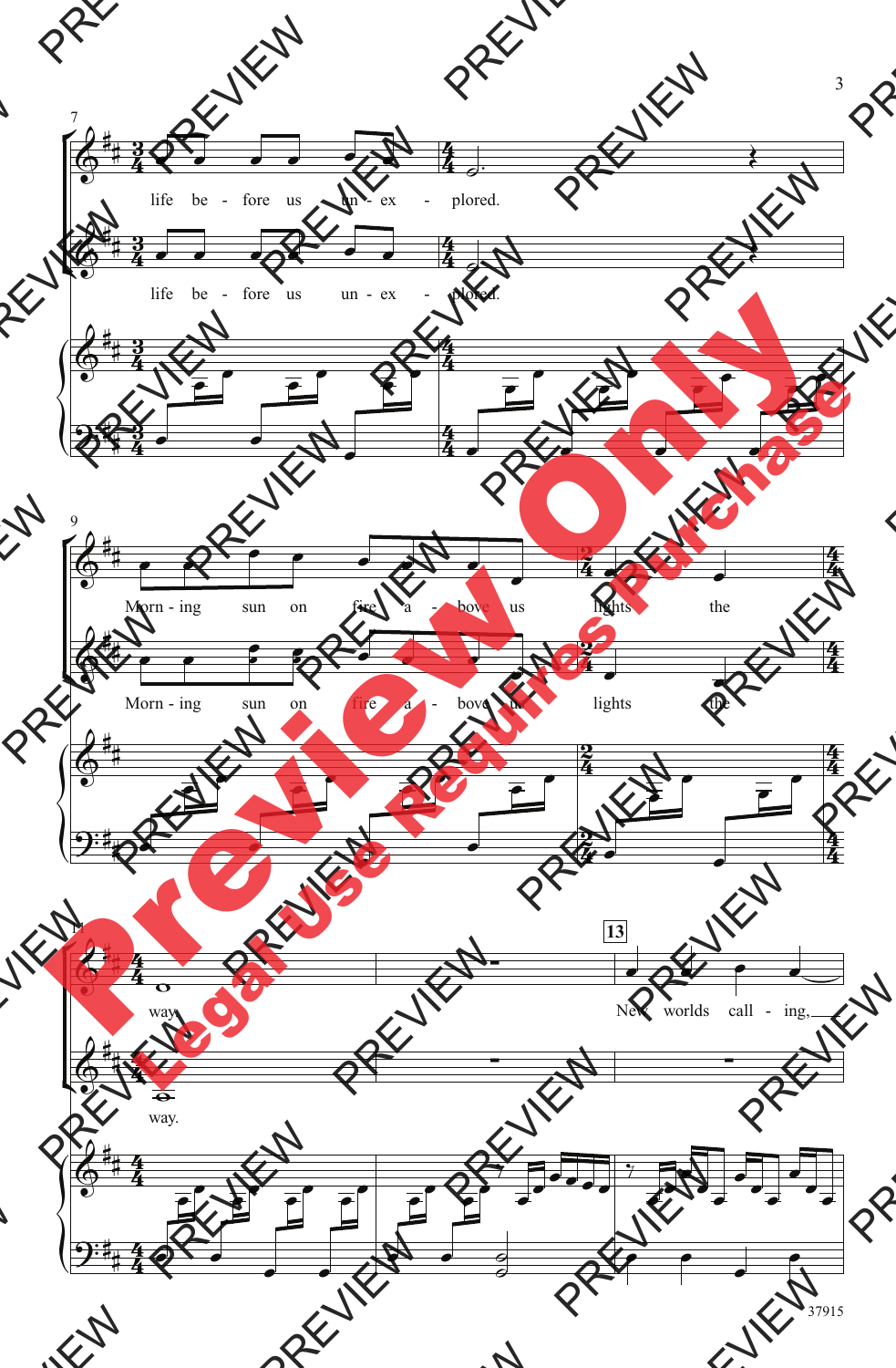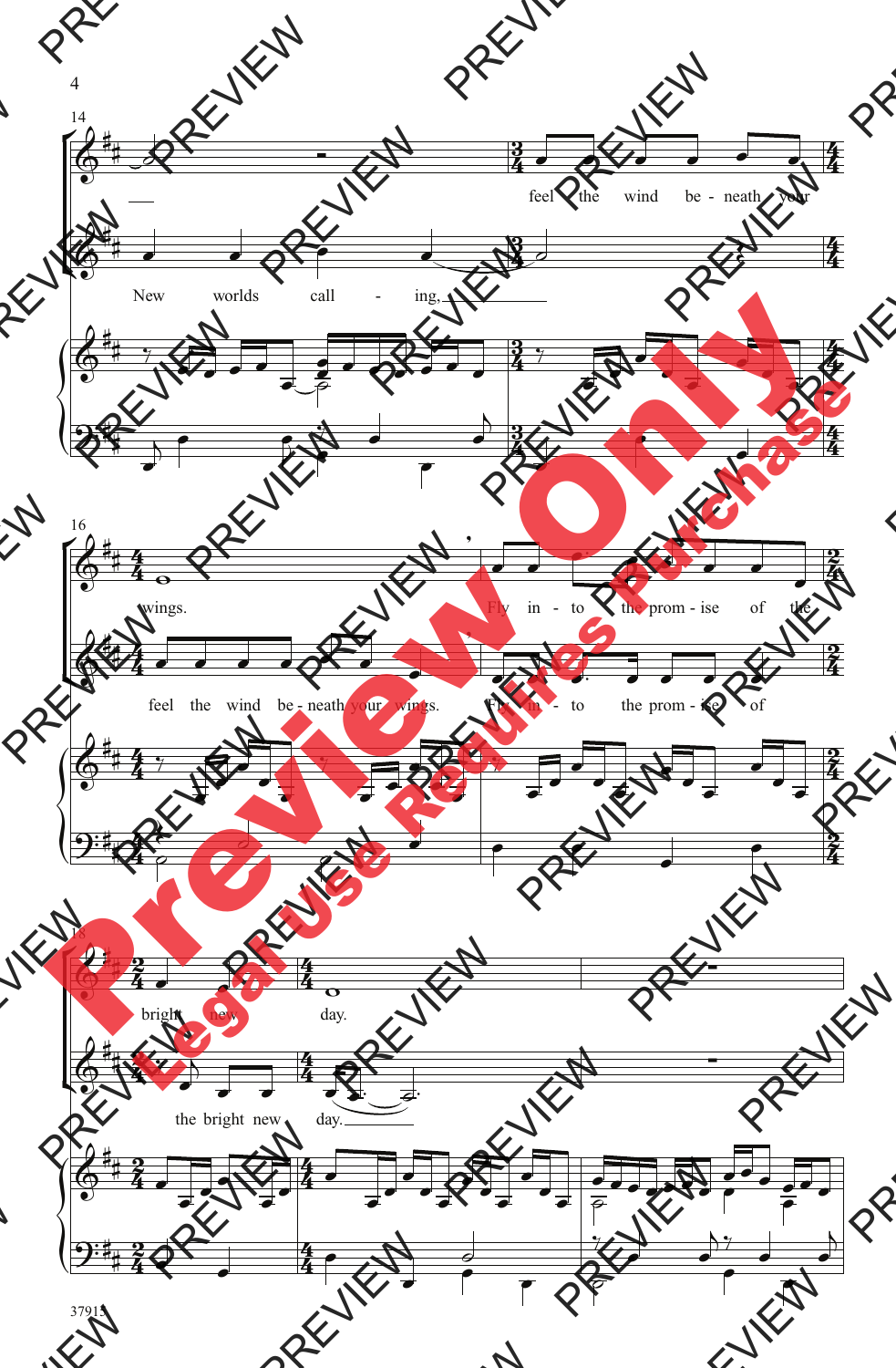![](_page_3_Figure_0.jpeg)

37915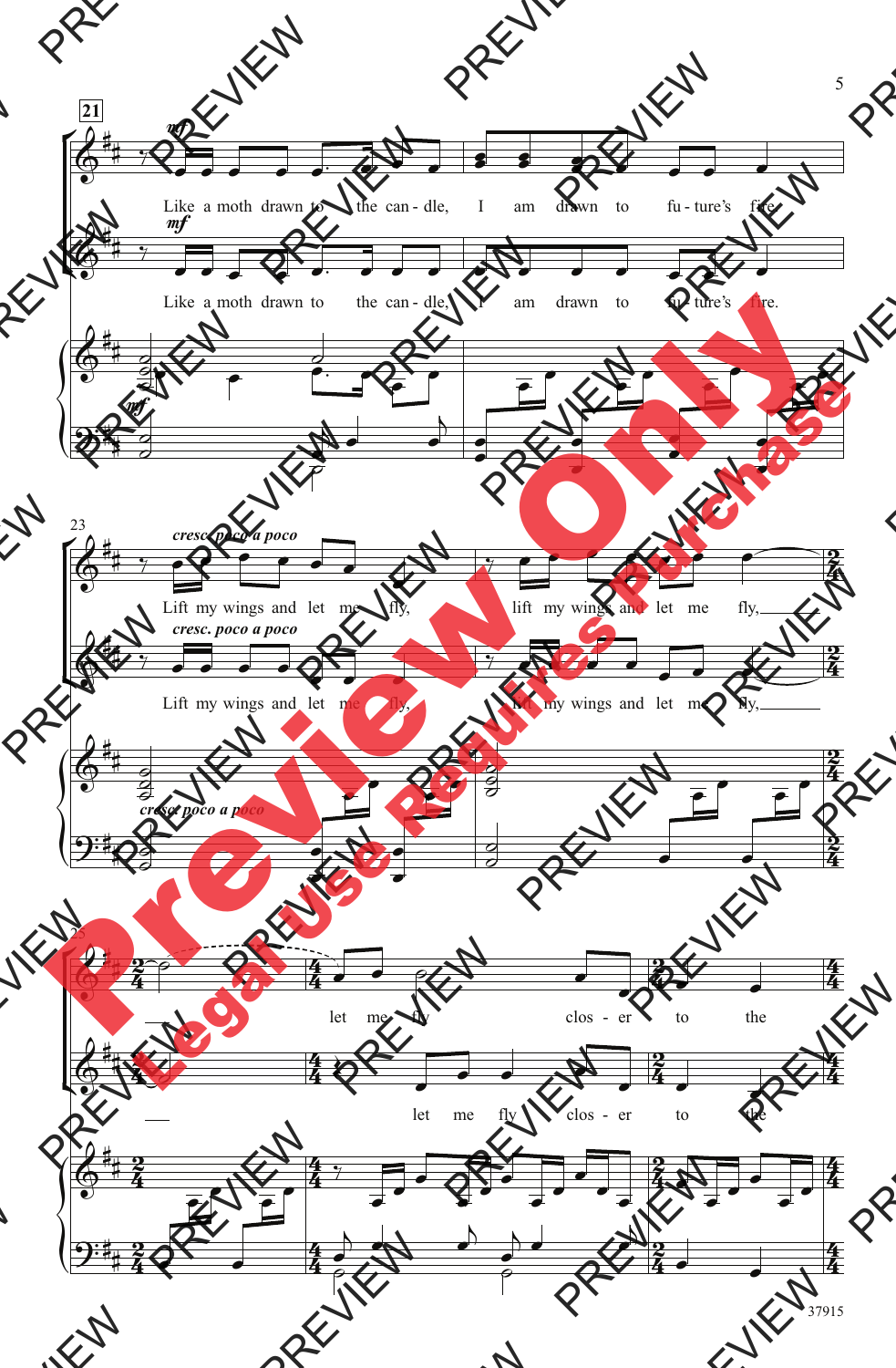![](_page_4_Figure_0.jpeg)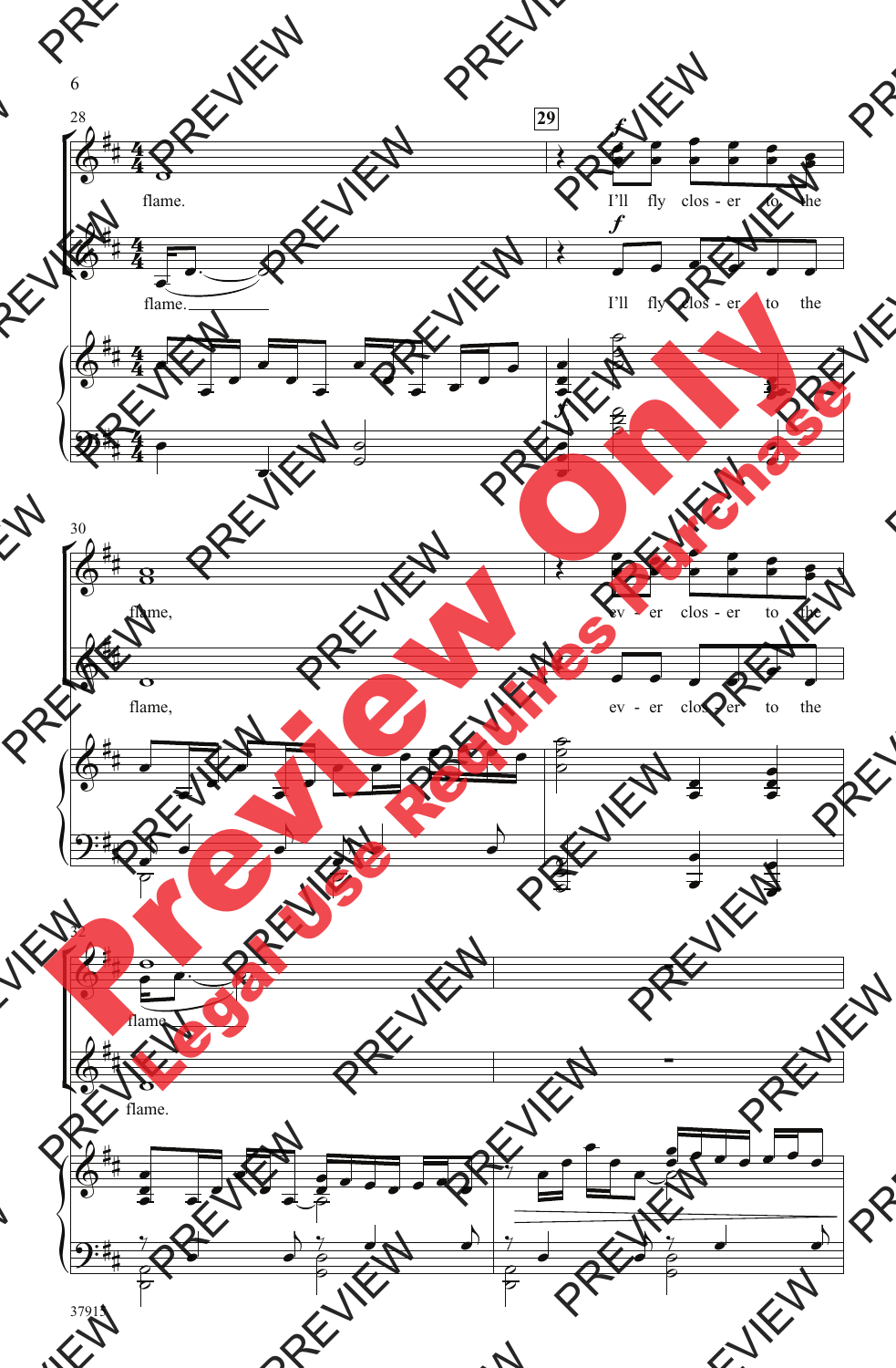![](_page_5_Figure_0.jpeg)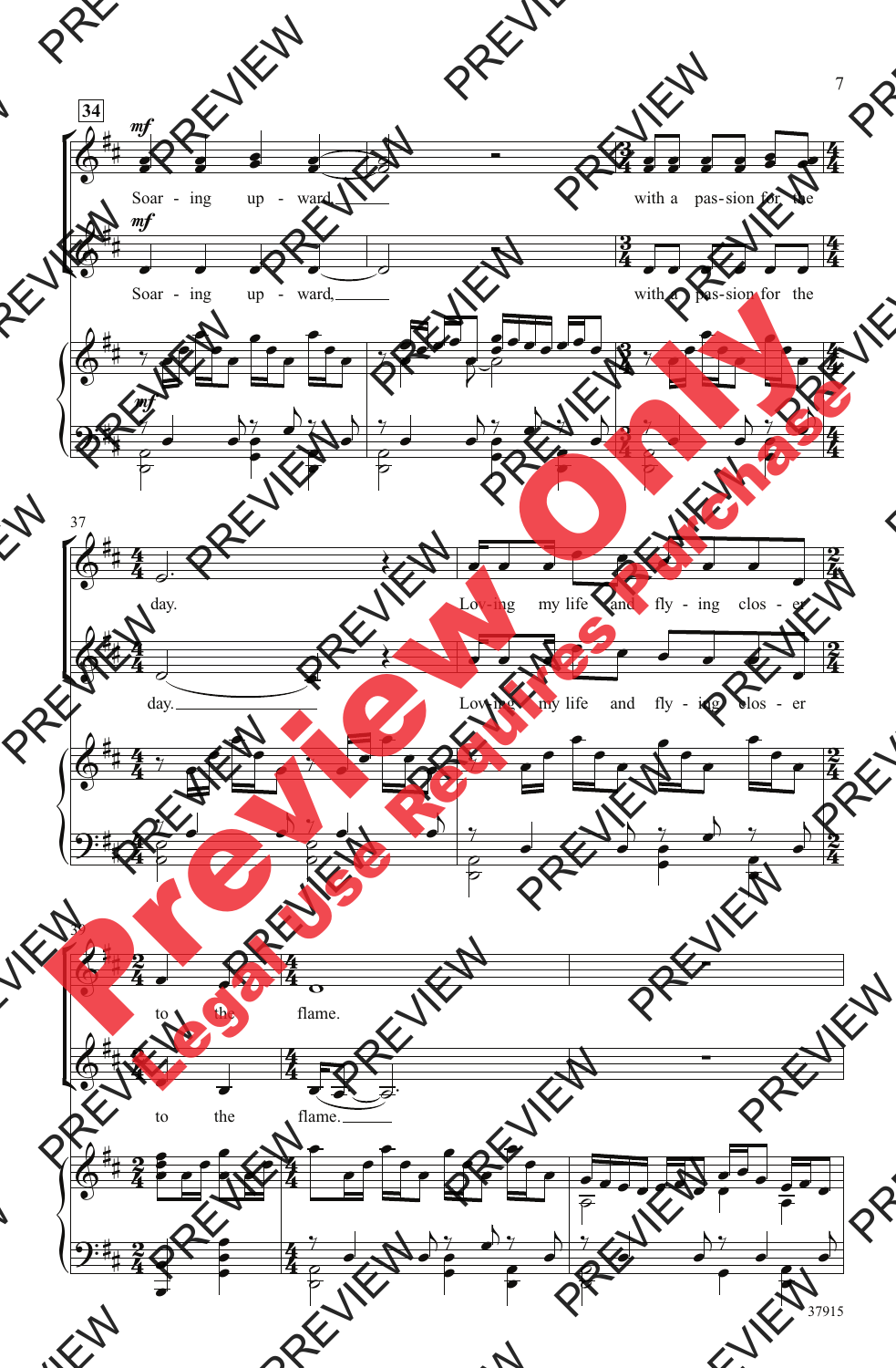![](_page_6_Figure_0.jpeg)

37915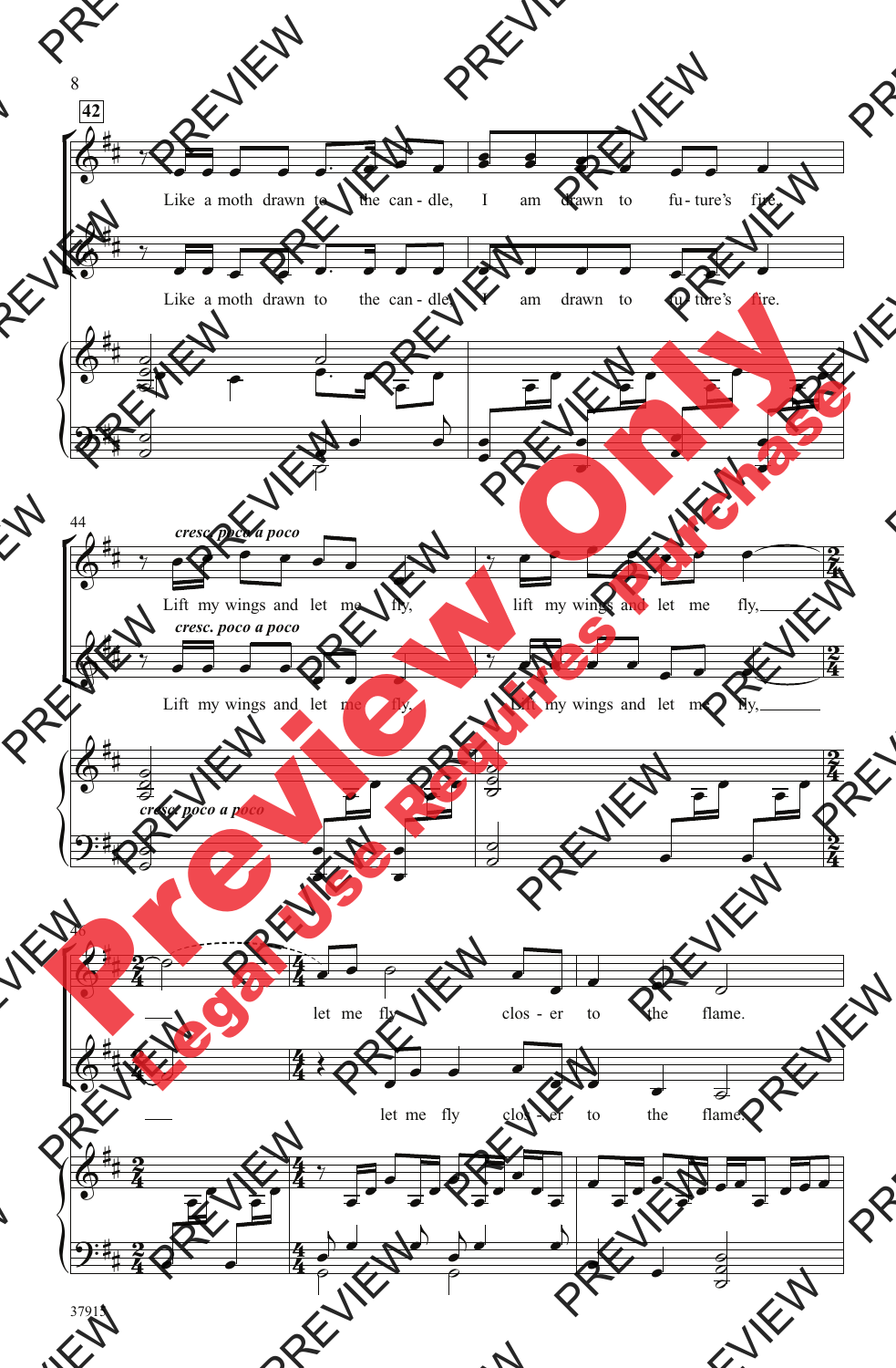![](_page_7_Figure_0.jpeg)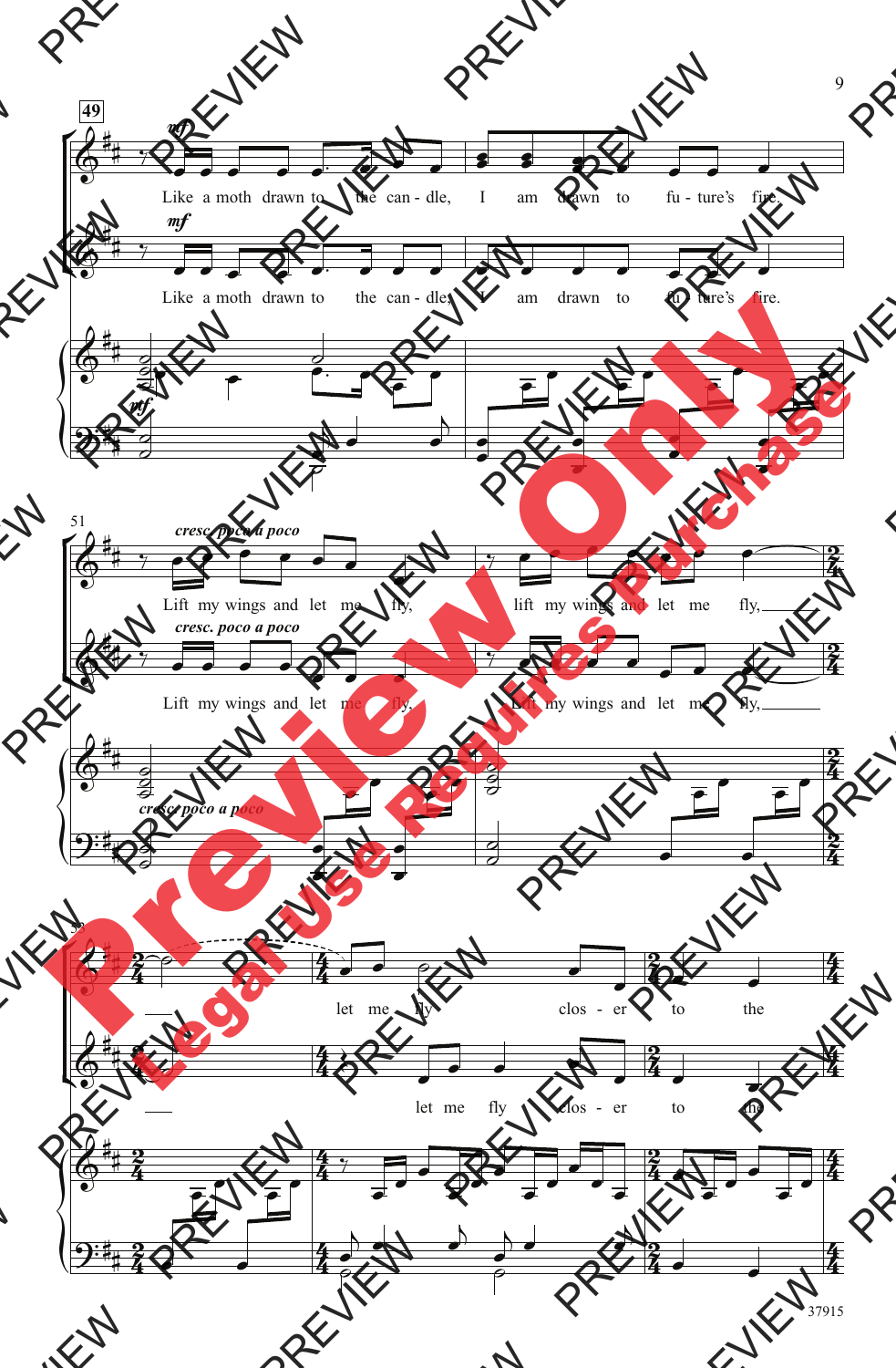![](_page_8_Figure_0.jpeg)